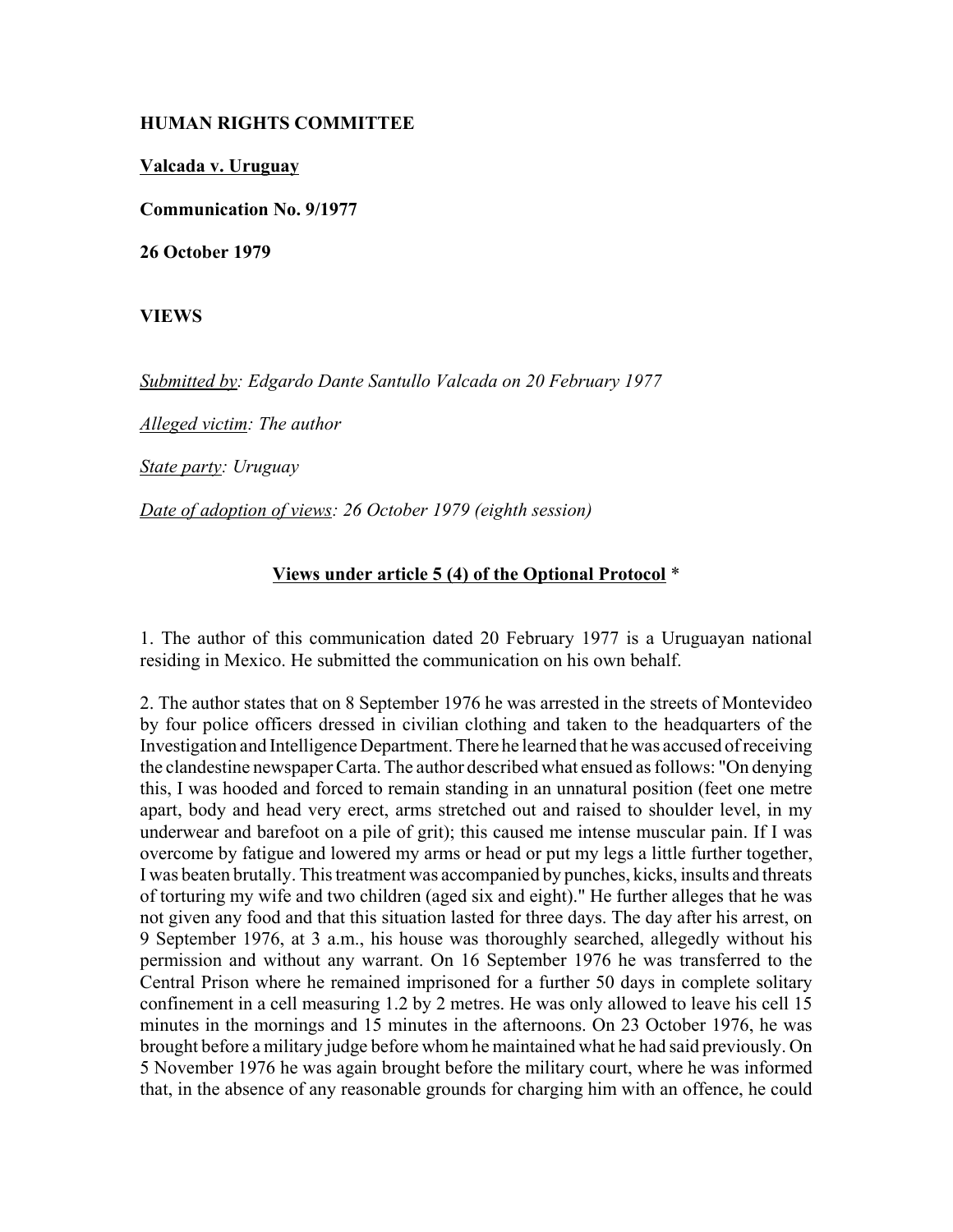go flee. The writer adds that at no time, during the 50 days of his detention, was he able to communicate with a defence counsel and that the recourse of habeas corpus was not applicable in his case because he was detained under the "prompt security measures". Finally he claims that he has not received any compensation for his imprisonment and for the resulting economic hardship suffered by his family.

3. On 25 August 1977, the Human Rights Committee decided to transmit the communication to the State party, under rule 91 of the provisional rules of procedure, requesting information and observations relevant to the question of admissibility.

4. By letter dated 27 October 1977, the State party objected to the admissibility of the communication on the ground that the alleged victim had not exhausted all available domestic remedies, and made the general observation that every person in the national territory has flee access to the courts and public and administrative authorities and freedom to avail himself of all the administrative and legal remedies available to him under Uruguay's internal law.

5. On 1 February 1978, the Human Rights Committee,

(a) Having ascertained that the case concerning the alleged victim has not been submitted to any other international body,

(b) Being unable to conclude that, with regard to exhaustion of domestic remedies, on the basis of the information before it, there were any further remedies which the alleged victim should or could have pursued,

Therefore decided:

(a) That the communication was admissible;

(b) That the text of this decision be transmitted to the State party, together with the text of the relevant documents, and to the author;

(c) That, in accordance with article 4 (2) of the Optional Protocol, the State party be requested to submit to the Committee, within six months of the date of the transmittal to it of this decision, written explanations or statements clarifying the matter and the remedy, if any, that may have been taken by it.

6. The time-limit for the State party's submission under article 4 (2) of the Optional Protocol expired on 3 September 1978. More than four months after expiry of the six-month timelimit, the State party submitted its explanations, dated 8 January 1979, which consisted of a "Review of the rights of the accused in cases before a military criminal tribunal, and domestic remedies available to him for protecting and safeguarding his rights in the national courts of justice". It contained a reference to the remedy of habeas corpus under article 17 of the Constitution, but it did not mention the fact that under the Uruguayan legal system the remedy of habeas corpus is not applicable to persons arrested and detained under the r6gime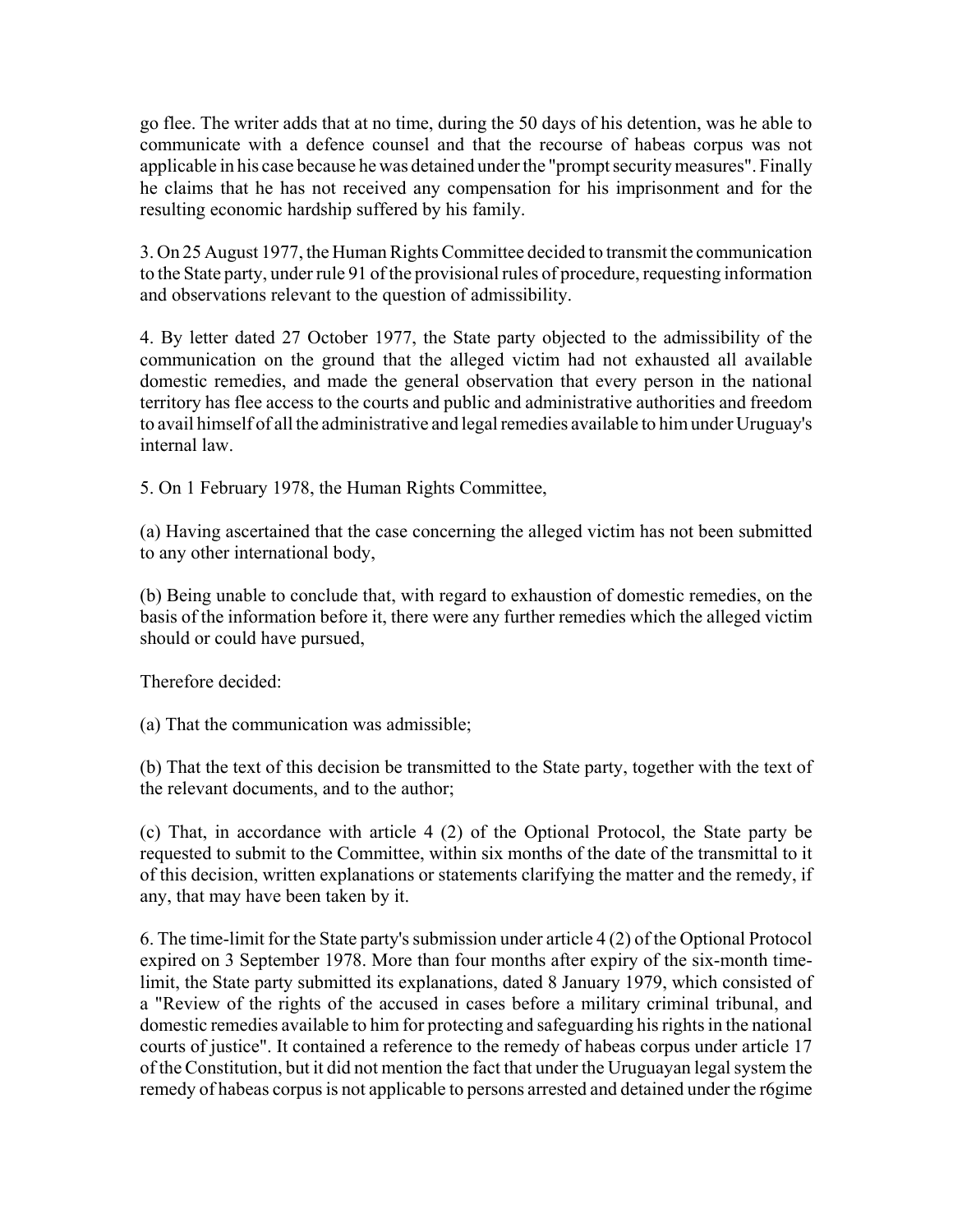of prompt security measures.

7. On 10 April 1979, the Committee decided that the submission of the State party dated 8 January 1979 was not sufficient to comply with the requirements of article 4 (2) of the Optional Protocol, since it contained no explanations on the merits of the case under consideration and requested the State party to supplement its submission by providing, not later than six weeks from the date of the transmittal of this decision to the State party, observations concerning the substance of the matter under consideration.

8. The Committee's decision of 18 April 1979 was transmitted to the State party on 18 May 1979. The six weeks referred to therein, therefore, expired on 2 July 1979. More than three months after that date, a response was received from the State party, dated 9 October 1979. The State party informed that Mr. Santullo Valcada was arrested on 9 September 1976 in connection with the identification of persons acting as clandestine contacts for the proscribed Communist Party. During the inspection of his house, a great amount of subversive material was allegedly found and Mr. Santullo was detained under the "prompt security measures". On 6 November 1976 he was released and a few days later, on 25 November, he obtained political asylum at the Embassy of Mexico. It is maintained that, throughout the proceedings, all the provisions of the internal legal order were strictly complied with. The State party also referred in its submission to the r6gime of "prompt security measures" describing some of its characteristics. Under such r6gime, any person can be arrested on grounds of a grave and imminent danger to security and public order; the remedy of habeas corpus is not applicable. Furthermore the State party referred to the domestic legal provisions prohibiting any physical maltreatment in Uruguay. Without going into further details, the State party submitted that the author's allegations concerning violations of the Covenant were unfounded, irresponsible and unaccompanied by the least shred of evidence and that they accordingly did not deserve further comment.

9. The Committee has noted that the submissions by the Government of Uruguay of 9 October 1979 were received after the expiry of the time-limit imposed by article 4 (2) of the Optional Protocol, and even after the time-limit following the Committee's renewed request of 18 April 1979. The Committee considered the present communication in the light of all information made available to it by the parties as provided for in article 5 (1) of the Optional Protocol.

10. The Human Rights Committee therefore decides to base its views on the following facts which have either been essentially confirmed by the State party or are unrepudiated or uncontested except for denials of a general character offering no particular information or explanations: Edgardo Dante Santullo Valcada was arrested on 8 or 9 September 1976. He was brought before a military judge on 25 October 1976 and again on 5 or 6 November 1976 when he was released. During his detention he did not have access to legal counsel. He had no possibility to apply for habeas corpus. Nor was there any decision against him which could be the subject of an appeal.

11. As regards the allegations of ill-treatment, the Committee noted that in his communication the author named the senior officers responsible for the illtreatment which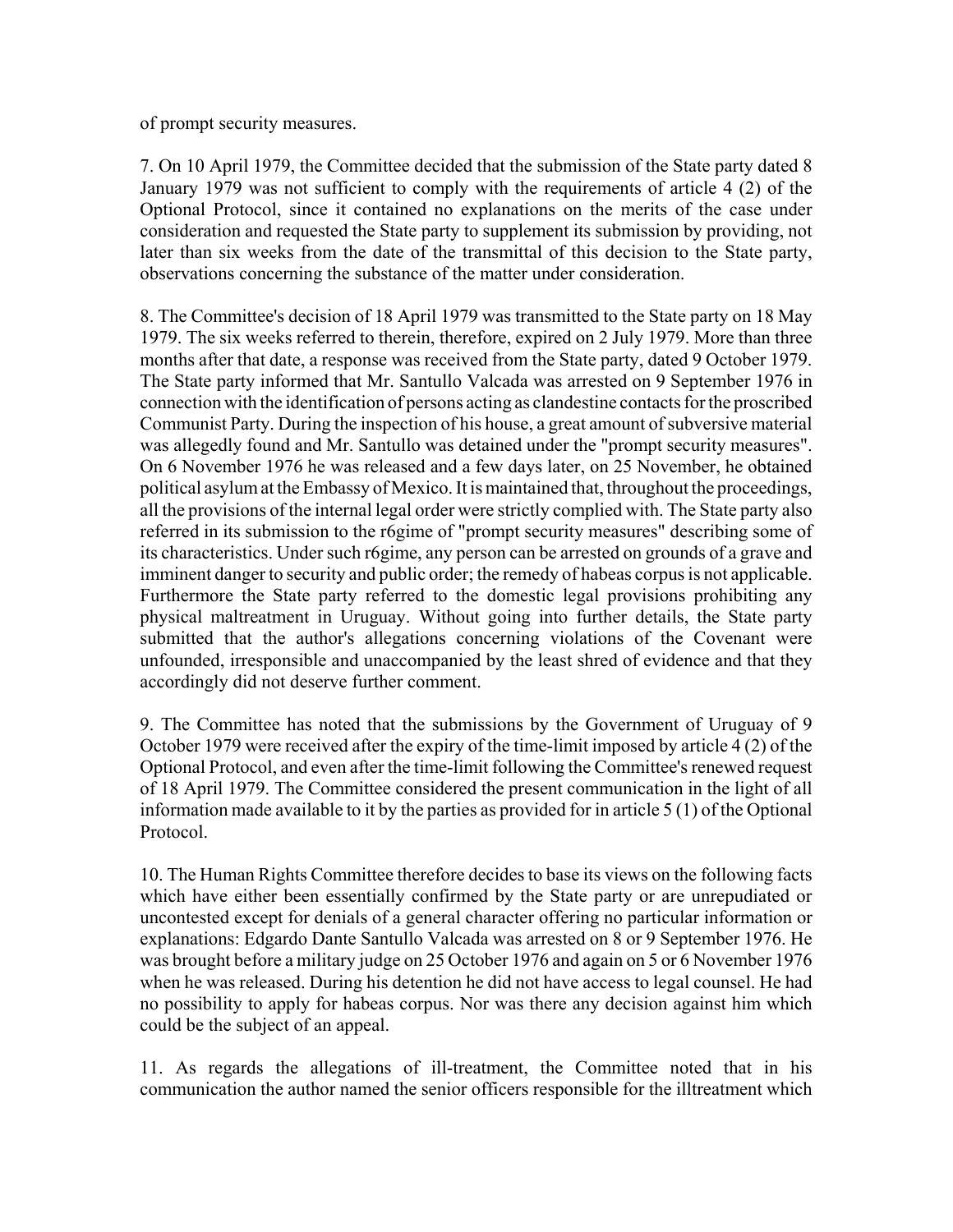he alleged that he received. The State party has adduced no evidence that his allegations of illtreatment have been duly investigated in accordance with the laws to which it drew attention in its submission of 9 October 1979. A refutation of these allegations in general terms is not enough. The State party should investigate the allegations in accordance with its laws.

12. The Human Rights Committee acting under article 5 (4) of the Optional Protocol to the International Covenant on Civil and Political Rights is of the view that these facts, having arisen after 23 March 1976, disclose violations of the International Covenant on Civil and Political Rights, in particular:

"of article 9 (4) because, habeas corpus being inapplicable in his case, Santullo Valcada was denied an effective remedy to challenge his arrest and detention."

As regards article 7 of the Covenant the Committee cannot find that there has not been any violation of this provision. In this respect the Committee notes that the State party has failed to show that it had ensured to the person concerned the protection required by article 2 of the Covenant.

13. The Committee, accordingly, is of the view that the State party is under an obligation to take immediate steps to ensure strict observance of the provisions of the Covenant and to provide effective remedies to the victim, including compensation in accordance with article 9 (5) of the Covenant.

\*/ The text of an individual opinion submitted by a Committee member is appended to these views.

 $\mathcal{L}_\text{max}$ 

## **Appendix**

Individual opinion submitted by a member of the Human Rights Committee under rule 94 (3) of the Commlttee's provisional rules of procedure Communication No. 9/1977

Individual opinion appended to the Committee's views at the request of Mr. Walter Surma Tarnopolsky:

Although I agree with the view of the Committee that it could not find that there has not been any violation of article 7 of the Covenant, [also conclude, for the reasons set out in paragraph 11 of the Committee's views, that there has been a violation of article 7 of the Covenant.

The following members of the Committee associated themselves with the individual opinion